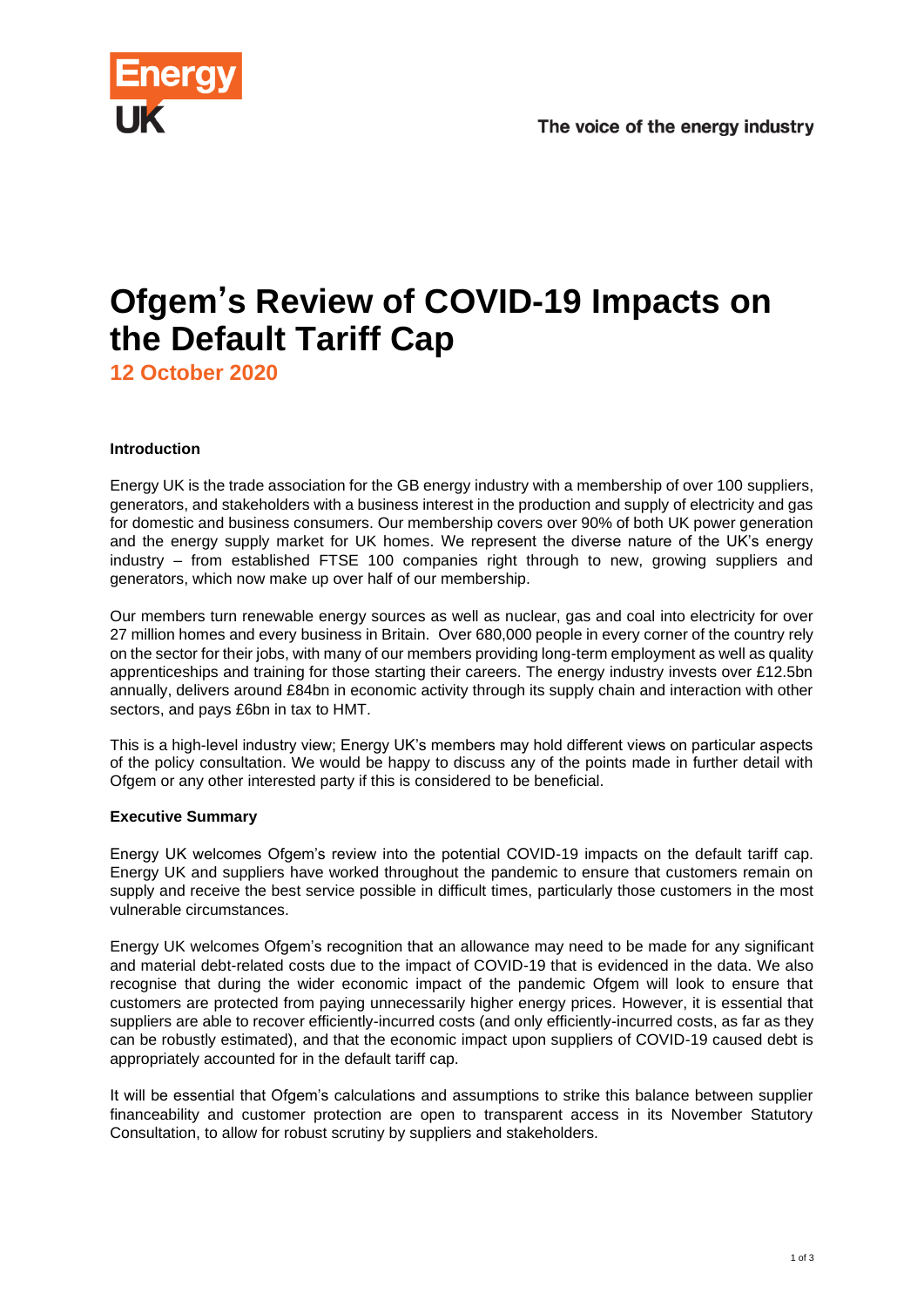### **Impact of COVID-19 on Debt-related Costs**

Energy UK welcomes Ofgem's intention to ensure that significant additional debt-related costs that result from COVID-19 and its wider impacts on the economy are accounted for appropriately within the default tariff cap. We are of course aware of wider economic pressures that customers may be under in the coming months, and agree that impacts of COVID-19 may be more significant over the winter period where consumption will increase, and Government support such as the furlough scheme are ended. However, it is essential to ensure that suppliers are able to recover efficiently-incurred costs (and only efficiently-incurred costs, as far as they can be robustly estimated), including any significant and material additional costs as a result of COVID-19, to protect customers and competition from the greater costs and impacts of supplier failure.

There will be a clear need for a balance between ensuring efficient suppliers can recover these costs, and protecting customers against paying an unnecessarily high amount based upon an estimation. Any adjustment must be made based upon the best data available, and we would urge Ofgem to ensure that its Statutory Consultation includes transparent access to the underlying data, including bad debt costs, for stakeholders to effectively scrutinise the final proposals. If Ofgem does pursue the 'float and true-up' approach, any further reassessment of debt-related costs ahead of trueing-up will need to also be transparently conducted.

## *Periods Covered by an Adjustment*

As we have previously noted, there are certain aspects of the price cap methodology (such as the smart meter allowance) where we do not believe that true-up mechanisms are appropriate as they can undermine suppliers' ability to invest and price with certainty over the life of the cap. However, given the huge uncertainty around any forecast of COVID-19-related debt costs, an approach based on *ex ante* estimates and subsequent *ex post* true-up ('float and true up') for costs incurred in price cap periods four, five and six would seem the most sensible approach if supported by the data available to Ofgem. It would ensure that suppliers can recover at least some of their efficiently-incurred costs close to the time at which they are incurred and minimise the wider market impacts and additional costs of a supplier failure/s as a result. We believe that it will be important for Ofgem to differentiate between the economic impacts of debt-related costs on suppliers, and the eventual accounting costs once debt is written off. Given the shock nature of the pandemic and its impact, a 'float and true-up' approach could alleviate the cashflow and debt-related cost risks that could have a much greater impact on suppliers' ability to finance operations than the uncertainty a clawback mechanism would normally create.

A purely ex-post approach may see suppliers unable to recover efficiently incurred debt-related costs for over a year, and lead to wider cost impacts to customers and the market as a whole. However, if a float cannot be robustly estimated based upon the data available to Ofgem to the end of September, then an ex-post approach would allow Ofgem to collect a more definitive set of data that will also include winter and post-furlough evidence. Ofgem would then be able to make a more confident decision, whether that be to start a float and adopt a true-up approach, hold out for ex post implementation or indeed do nothing if it is not required.

In either case, we note that Ofgem has not laid out in specific details how it would undertake any analysis to produce the proposed float estimate. Ofgem must be transparent with the relevant data and assumptions to ensure that stakeholders are able to robustly scrutinise Ofgem's proposals and their impacts on customer and suppliers, and provide detailed input into its decision-making in these extreme circumstances.

We acknowledge that Ofgem will need to balance the short-term impact on customers and suppliers when deciding upon the most appropriate approach, and setting the level of any provisional float if this route is chosen. If Ofgem's estimate errs on the conservative side for the float, this would mitigate any price increase for consumers in the short-term and would at least smooth the impacts overall for customers and suppliers alike.